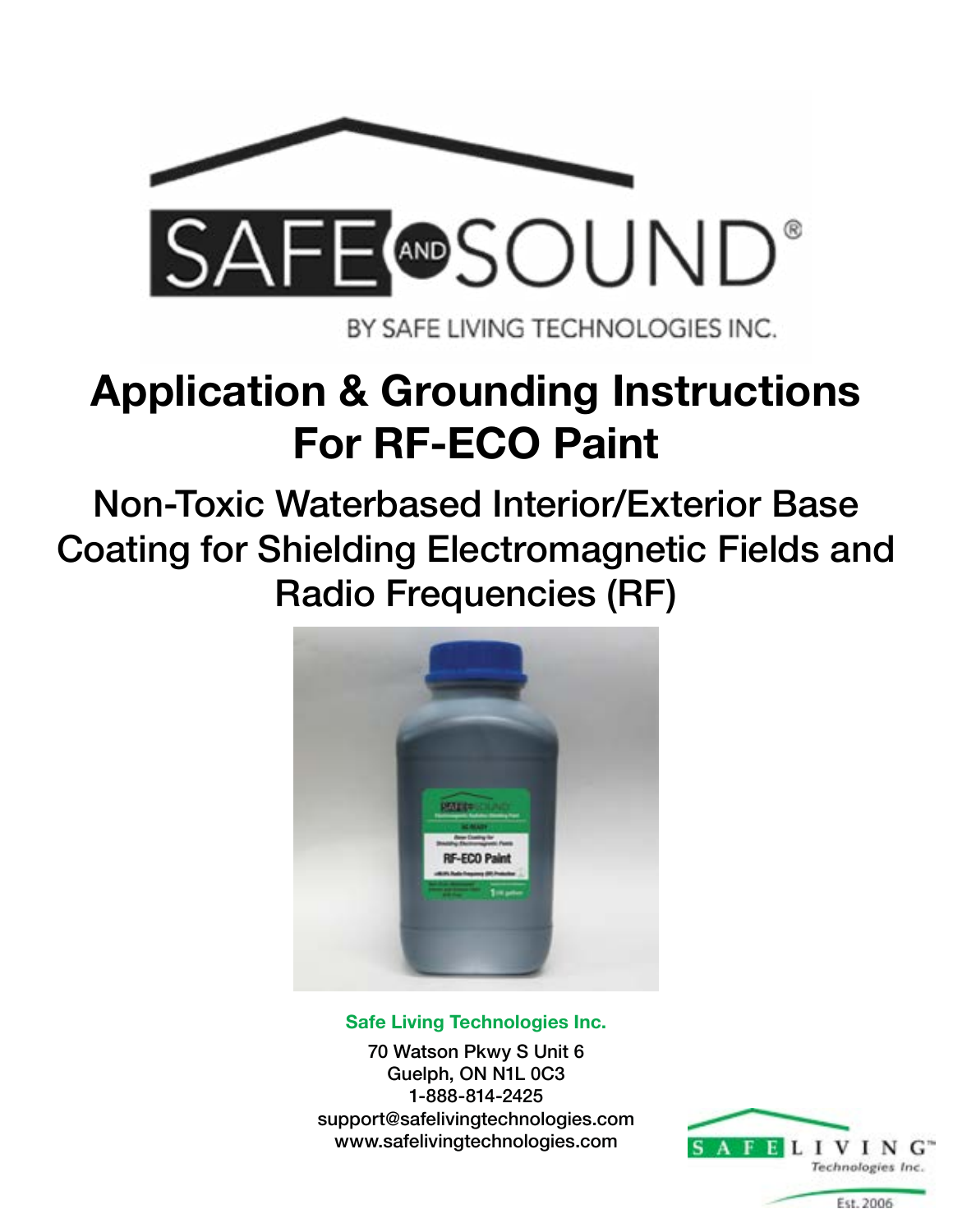

## **Introduction**

Utilizing our Safe and Sound RF-ECO Paint is an ideal way to shield a home or office that requires protection from radio frequency radiation such as wireless routers, smart meters, cell towers, cordless phones and more. When grounded, it can also protect from low frequency electric fields produced by wiring in your walls, outdoor power lines, lights, appliances and more. It is suitable for both indoor and outdoor application and is the one of the few RF shielding paints

which offers freeze protection. This allows it to be shipped yearround to anywhere in the world. The Safe and Sound RF-ECO Paint must be grounded once it is applied; this document will explain that process in detail.



# **Is This Paint Non-Toxic?**

This is a frequently asked question as some paints on the market contain harmful chemicals or VOC's. This paint is a non-toxic high quality pure acrylic binder which offers excellent ecology and contains only 0.027 oz/Gal. VOC's which is classified as a Zero VOC Paint. When this paint is applied, it has a faint odor, which typically dissipates within 24-48 hours.

# **Shielding**

The Safe and Sound RF-ECO Paint is a highly effective shield against radio frequencies. This product can be applied with one or two coats depending on your requirements. One layer will achieve 39 dB, 2 layers =  $45$  dB, 3 layers =  $51$ dB. Shielding is greater than 99.9% attenuation (shielding effectiveness is dependant on the density of application). The Safe and Sound RF-ECO

## **Safe Living Technologies Inc.**

70 Watson Pkwy S Unit 6 Guelph, ON N1L 0C3 1-888-814-2425

Paint applies to the wall **black**, so you will likely require two topcoats of regular water base latex paint to fully cover the black. This also adds a layer of protection from scuffs to the Safe and Sound RF-ECO Paint, which could otherwise create gaps in the shield. Unlike other types of shielding products, the Safe and Sound RF-ECO Paint is fairly consistent in shielding characteristics across all frequencies, whereas other products will have varying shielding results dependent on the frequency it is blocking.

## **Coverage**

The Safe and Sound RF-ECO Paint is available for purchase in 1 gallon bins. When applying the Safe and Sound RF-ECO Paint to an interior surface such as existing latex paint, wallpaper, construction board, etc., the typical coverage is 344 sq. feet / gallon, for optimal shielding results 172 sq. feet / gallon. When painting an exterior surface such as concrete, exterior latex paint, polystyrene, masonry surfaces, etc., you will need to cover 344 sq. feet / gallon to achieve optimal shielding results. For a porous surface it is recommended to apply a coat of latex primer to prevent the RF-ECO Paint from absorbing into the surface. **\*\*\*NOTE\*\*\*** Do not apply over mineral based products like silicate paints, clay paints, lime cement paints, plasters, spackles, etc. as the Safe and Sound RF-ECO Paint may not adhere well to these surfaces. If applying Safe and Sound RF-ECO Paint over oil-based paint be sure to lightly sand surface with fine sandpaper (180 – 220 grit) to remove gloss, then apply a "quality bonding primer". **DO NOT apply oil based** 



 **paints over the Safe and Sound RF-ECO Paint.**

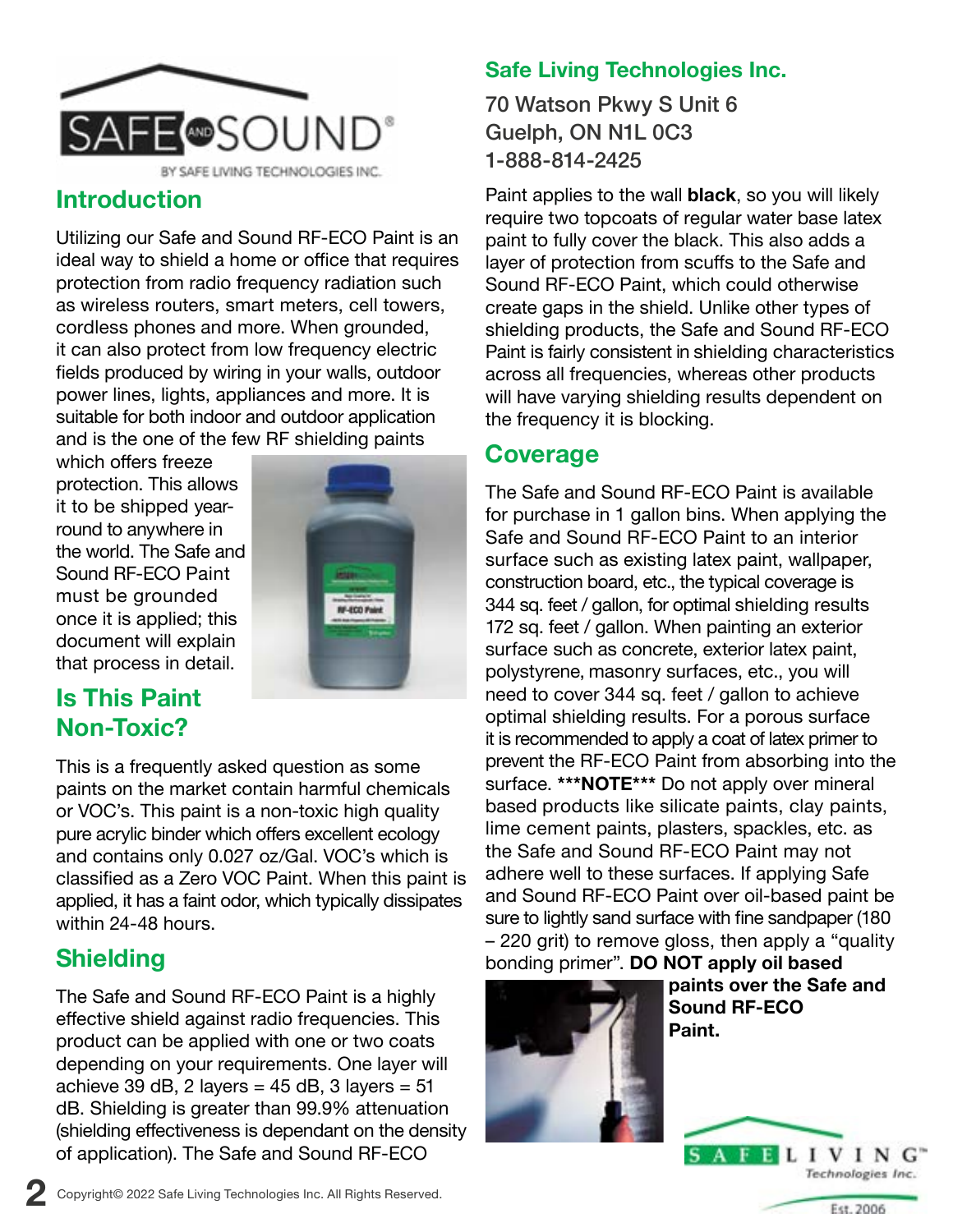

#### **Grounding Accessories**

There are some accessories required in order to ground the paint. The GSX Conductive Tape, also sold by Safe Living Technologies, is externally conductive on both sides and is used to enhance the conductivity of the paint. This ensures the entire painted surface remains grounded at all times - even if a hairline crack occurs. One horizontal strip of tape is required to connect all walls, and if you are painting the ceiling, adding a second strip vertically to one wall, and across the ceiling will be required. A grounding plate will be required to connect the paint to ground. There are interior or exterior plates available. A general rule of thumb is to use one interior grounding plate per room if you are painting an entire room, or one grounding plate per painted wall if the walls are not adjoining. For the exterior plates or extremely large interior rooms, it is recommended to use one plate every 60 feet.



#### **Interior Grounding Kit GS2**



#### **Interior Grounding Kit GS3**



**3**

#### **Interior/Exterior Grounding Kit GF4**

#### **Safe Living Technologies Inc.**

70 Watson Pkwy S Unit 6 Guelph, ON N1L 0C3 1-888-814-2425

# **General Parts List**

- Drop cloth or plastic sheet to protect your floor from spills
- Painters tape to protect baseboard, trim, and outlets
- Drill with mixing paddle for 1 Gal. paint bins
- Quality paint roller 10 to 15 mm fiber length (pile height)
- Quality paint brush for edges and corners
- Paint tray
- Damp cloth for spills
- Drill with mixing attachment (2 3/8" W x 13" L)

Once you have acquired the correct amount of paint and grounding accessories, you are ready to begin. Here is the installation process for interior

painting:

#### **Preparation For Interior & Exterior Grounding**

Prior to painting, it is strongly recommended to measure the location you wish to shield for RF exposure as well as EMF. This is important to ensure that you are painting in the correct area and maximizing the effectiveness of the paint. Be sure to identify the location(s) of the main source(s) of RF exposure, as this will be important in choosing which walls to paint. It is also advisable to measure the AC electric field values at various points throughout the room to use as a baseline for the final testing to ensure grounding has been done correctly. **\*\*\*NOTE\*\*\*** A licensed electrician is required to complete the grounding process.



**Grounding Tape GSX10 / GSX50**

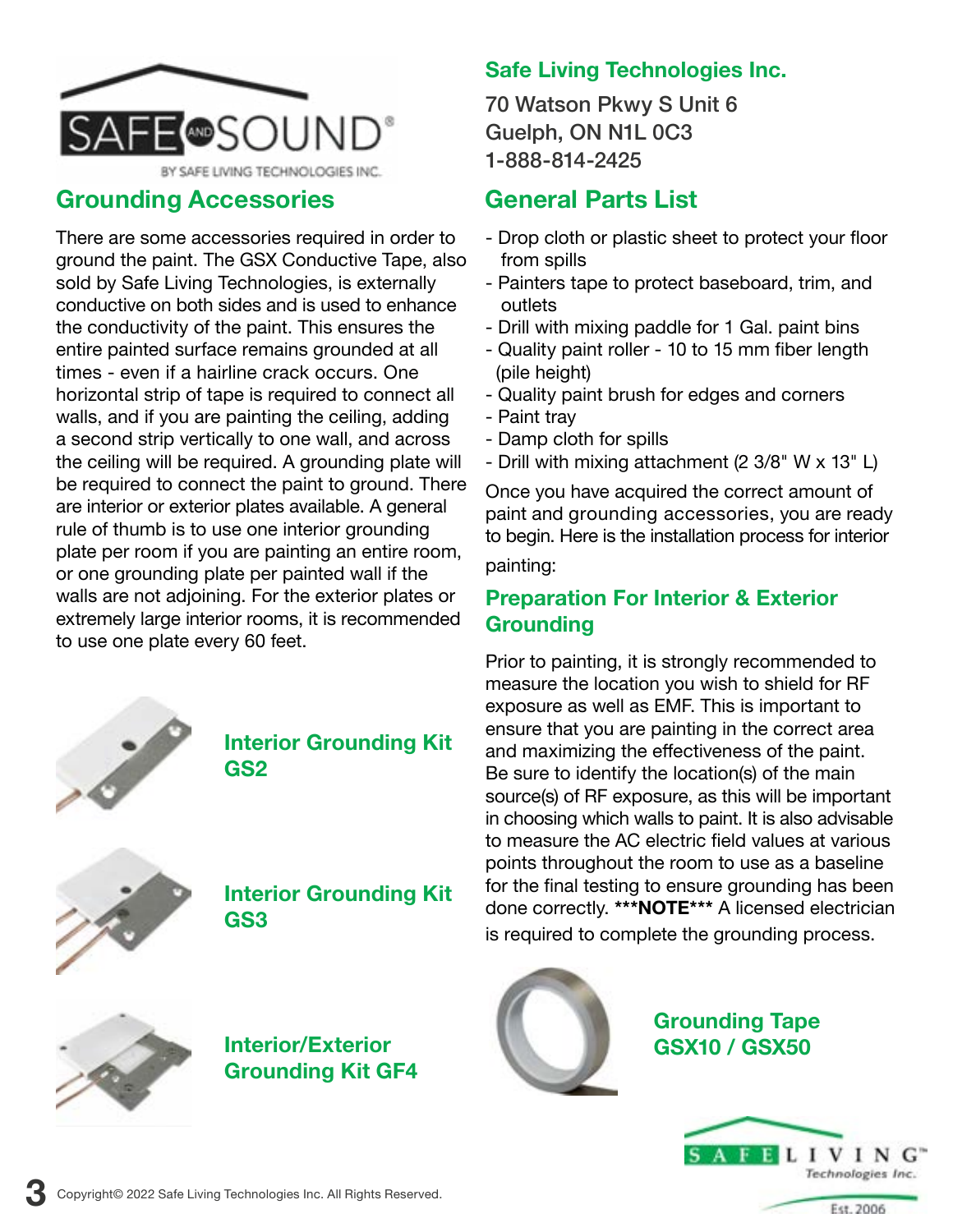

## **Interior Application & Grounding**

#### **Step 1**

Begin by preparing the surface you are about to paint. Use regular painters tape to ensure edges are protected in case there are surfaces you do not wish to apply the shielding paint to (window frames, outlet covers etc.). It is also advised to use a drop cloth in order to protect the floor from smudges or paint drips. Wipe off any stains quickly with a damp cloth. Remove baseboards and door trim if you wish. It is advised to not remove light switch covers or receptacle covers as it is **VERY** important to not apply paint to the metal fixture of the light switch or power outlet. **\*\*\*NOTE\*\*\*** If you do remove the outlet covers instead of taping them, stay 2 cm away from any portion of the metal box housing the outlet or light switch. Multiple connections to the grounding system can potentially cause ground loops, resulting in an increase of AC magnetic field exposure.

#### **Step 2**

**4**

Apply the GSX Grounding Tape horizontally to the wall(s) you are going to paint. This can be at any point in the wall, note that it will create a slight ridge which is noticeable if you are consciously looking for it. It is acceptable to run the tape along the base of the wall and then cover it by the baseboards and door trim to hide it if worried about the aesthetics. You will need to run an additional vertical strip of conductive tape, beginning at the base of the wall and running up to the top of the painted surfaces.



#### **Safe Living Technologies Inc.**

70 Watson Pkwy S Unit 6 Guelph, ON N1L 0C3 1-888-814-2425

#### **Step 3**

Once the Grounding Tape is applied and your prep work is complete, you are ready to apply the Safe and Sound RF-ECO Paint. Application is recommended with the use of a high quality professional paint roller (10 to 15 mm fiber length (pile height) is recommended), however, it can also be sprayed to the surfaces. Before you apply the paint, the container will need to be mixed in order to ensure the paint applies smoothly, and evenly. For a 1 gallon bin, it is required to use a mixing attachment for a drill (shown below). When applying the paint, ensure there are no colored spots showing through and that the wall looks completely black (excluding gaps between electrical outlets, light switches, etc., or anything that is grounded). When applying the shielding paint, verify regularly that you are applying at your predetermined rate of wall space.











Copyright© 2022 Safe Living Technologies Inc. All Rights Reserved.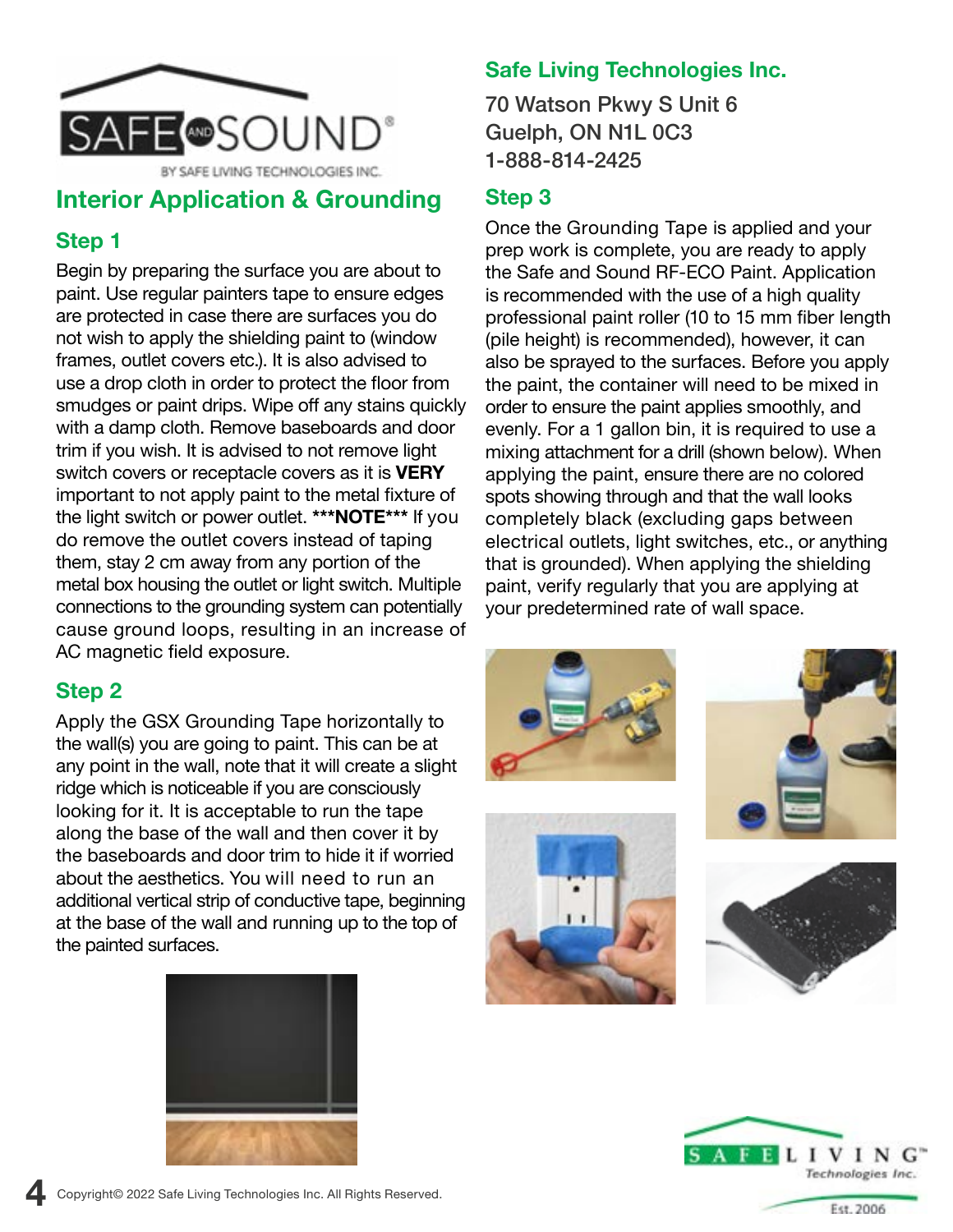

#### **Step 3 (Cont.)**

**\*\*\*NOTE\*\*\*** This paint contains carbon fibers and is very dense, therefore it should be sprayed with a tip that would be used for a heavy latex paint. The manufacturer recommends a nozzle orifice diameter of 0.021 inches to 0.025 inches. It is important to ensure you equally cover each portion of the wall to maximize shielding effectiveness. The paint will not reach its maximum shielding capacity until completely dried, which depending on the environment, can take between 24 to 48 hours. It is important to note that the paint is blocking greater than 99.9% of radio frequency signals, however, if there are surfaces you are unable to paint or shield with another material, you will have decreased overall shielding effectiveness.

#### **Step 4**

**5**

Choose a convenient location to mount the grounding plate. For best results it is recommended to mount the grounding plate where the horizontal and vertical pieces of tape intersect as shown in the pictures below. Once you have chosen your location, drill 6 mm (15/64 in) holes to mount the grounding plate to the wall. **\*\*\*NOTE\*\*\*** Be sure to verify there are no cables or wires behind the location you are drilling. At this point, apply a second coat of Safe and Sound RF-ECO Paint where the grounding plate will be mounted and let it dry. Once it has dried, you can mount the grounding plate onto the wall using the accessories provided in the grounding kit.



## **Safe Living Technologies Inc.**

70 Watson Pkwy S Unit 6 Guelph, ON N1L 0C3 1-888-814-2425

#### **Step 5**

**The grounding process MUST be completed by a licensed electrician.** The final step is to cover the grounding plate with the white plastic cover by sliding it over the metal grounding plate.

## **Step 6**

Once you have grounded the painted surface, an electrician can verify the electrical conductivity by measuring the resistance of the paint with a digital multimeter. If the paint has a resistance less than 10 ohms per square inch, then the installation has been done successfully.

#### **Step 7**

Re-measure the RF in the same location(s) as you did when preparing to paint. Compare the values, and determine how much reduction has been gained. Measure throughout the room and

search for high readings (aka hotspots) resulting from areas that may not yet have shielding applied to them. Cover any additional areas you wish to shield until you achieve the desired shielding results. Also measure the AC electric fields in the same locations as when preparing to paint, if your grounding has been completed correctly your levels should be similar or lower than previously as well.



Once you are satisfied with the shielding, apply two topcoats of regular water based latex paint on top of the Safe and Sound RF-ECO Paint to both cover and protect the shielding paint from damage or scuffs.



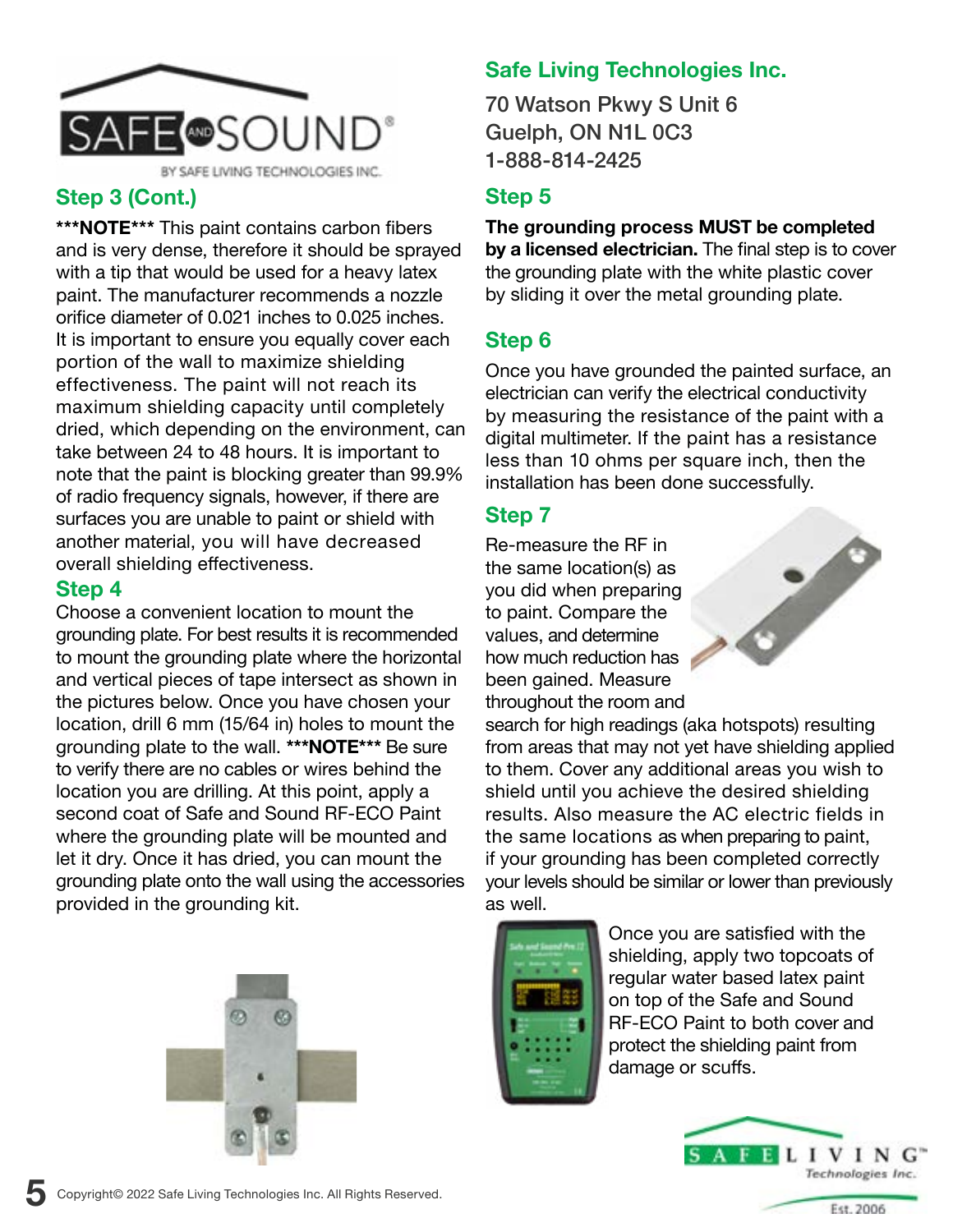

# **Exterior Application & Grounding**

#### **Step 1**

Begin by preparing the surface you are about to paint. Use regular painters tape to ensure edges are protected in case there are surfaces you do not wish to apply the shielding paint to (window frames, outlet covers etc.). It is also advised to use a drop cloth in order to protect the floor from smudges or paint drips. Wipe off any stains quickly with a damp cloth. Remove window shutters or drainage pipes if you do not wish to paint them in order to not have a gap in the shielding. Remove baseboards and door trim if you wish. It is advised to not remove light switch covers or receptacle covers as it is **VERY** important to not apply paint to the metal fixture of the light switch or power outlet. **\*\*\*NOTE\*\*\*** If you do remove the outlet covers instead of taping them, stay 2 cm away from any portion of the metal box housing

the outlet or light switch. Multiple connections to the grounding system can potentially cause ground loops, resulting in an increase of AC magnetic field exposure.



#### **Step 2**

#### The GSX Grounding Tape

does not apply very well to most exterior surfaces, so in its place you can add the AF3 Carbon Additive to enhance the conductivity of the paint. Add the entire container into a 1 gallon bin of Safe and Sound RF-ECO Paint and mix for at least one minute with a drill and mixing paddle. If adding AF3 to paint, a paint sprayer cannot be used.



#### **Grounding Tape GSX10 / GSX50**

### **Safe Living Technologies Inc.**

70 Watson Pkwy S Unit 6 Guelph, ON N1L 0C3 1-888-814-2425

## **Step 3**

Once the paint and surfaces are prepared and you have determined the surfaces you are going to paint, you are ready to apply the Safe and Sound RF-ECO Paint. This paint is best applied with the use of a high quality professional paint roller (10 to 15 mm fiber length (pile height).

**\*\*\*NOTE\*\*\*** This paint contains carbon fibers and is very dense, therefore it should be sprayed with a tip that would be used for a heavy latex paint. The manufacturer recommends a nozzle orifice diameter of 0.021 inches to 0.025 inches. It is important to ensure you equally cover each portion of the wall to maximize shielding effectiveness. Before you apply the paint, the container will need to be mixed in order

to ensure the paint applies smoothly and evenly. For a 1 gallon bin, it is required to use a mixing attachment for a drill (shown below). When applying the paint, ensure there are no colored spots showing through and that the wall looks completely black



(excluding gaps between electrical outlets, light switches etc). When applying the shielding paint, verify regularly that you are applying at your predetermined rate of wall space. The paint will not reach its maximum shielding capacity until completely dried, which depending on the environment can take between 24 to 48 hours.







**6**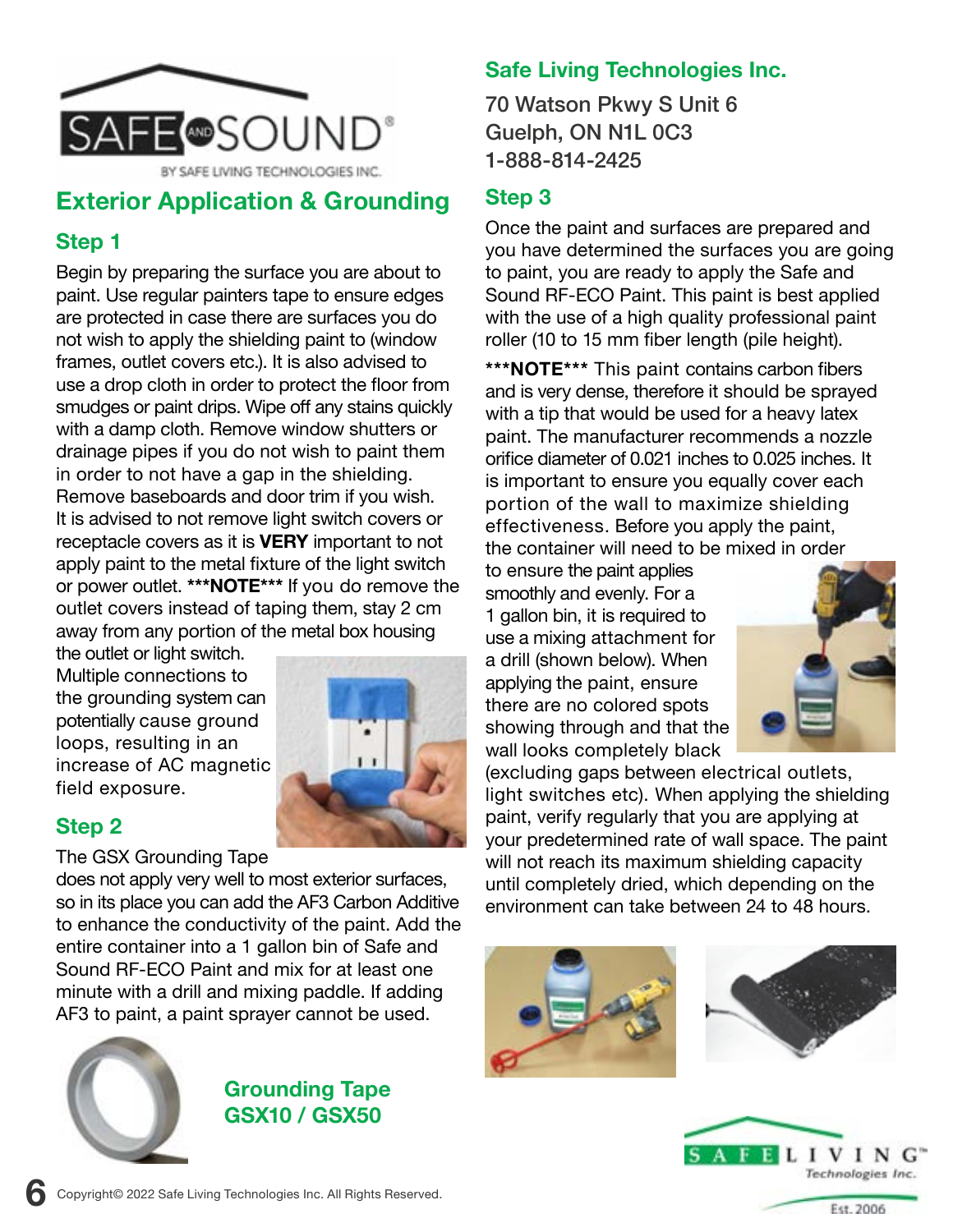

#### **Step 3 Cont.**

It is important to note that the paint is blocking greater than 99.9% of radio frequency signals, however, if there are surfaces you are unable to paint or shield with another material, you will have decreased overall shielding effectiveness.

## **Step 4**

Next, choose a convenient location near the final ground connection to mount the grounding plate. It is important to mount the plate on a smooth surface to ensure a quality connection to the shielding paint. If the surface is textured, you will need to create a smooth surface with a fine filler (fine mortar). Once the filler has dried and the surface is smooth, drill 6 mm (15/64 in) holes to mount the grounding plate to the wall and insert the provided dowels.

Be sure to verify there are no cables or wires behind the location you are drilling. At this point, apply a coat of Safe and Sound RF-ECO Paint under and around where the grounding plate will be mounted to cover the filler and let it dry. Once it has dried, apply a second coat to the same location and allow the paint to dry. Ensure to bolt down the provided cable lug tightly to the plate and connect the grounding cable securely. Screw down the plate tightly and seal the edges with the waterproof glue provided. Finally, clip the plastic cap into place to completely seal the ground connection.



**7**





## **Safe Living Technologies Inc.**

70 Watson Pkwy S Unit 6 Guelph, ON N1L 0C3 1-888-814-2425

#### **Step 5**

**The grounding process MUST be completed by a licensed electrician.** The final step is to cover the grounding plate with the white plastic cover by sliding it over the metal grounding plate.

## **Step 6**

Once you have grounded the painted surface, an electrician can verify the electrical conductivity by measuring the resistance of the paint with a digital multimeter. If the paint has



a resistance less than 10 ohms per square inch, then the installation has been done successfully.

#### **Step 7**

Re-measure the RF in the same location(s) as you did when preparing to paint. Compare the values, and determine how much reduction has been gained. Measure throughout the room and search for high readings (aka hotspots) resulting from areas that may not yet have shielding applied to them. Cover any additional areas you wish to shield until you achieve the desired shielding results. Also measure the AC electric fields in the same locations as when preparing to paint, if your grounding has been completed correctly your levels should be similar or lower than previously as well.



Copyright© 2022 Safe Living Technologies Inc. All Rights Reserved.